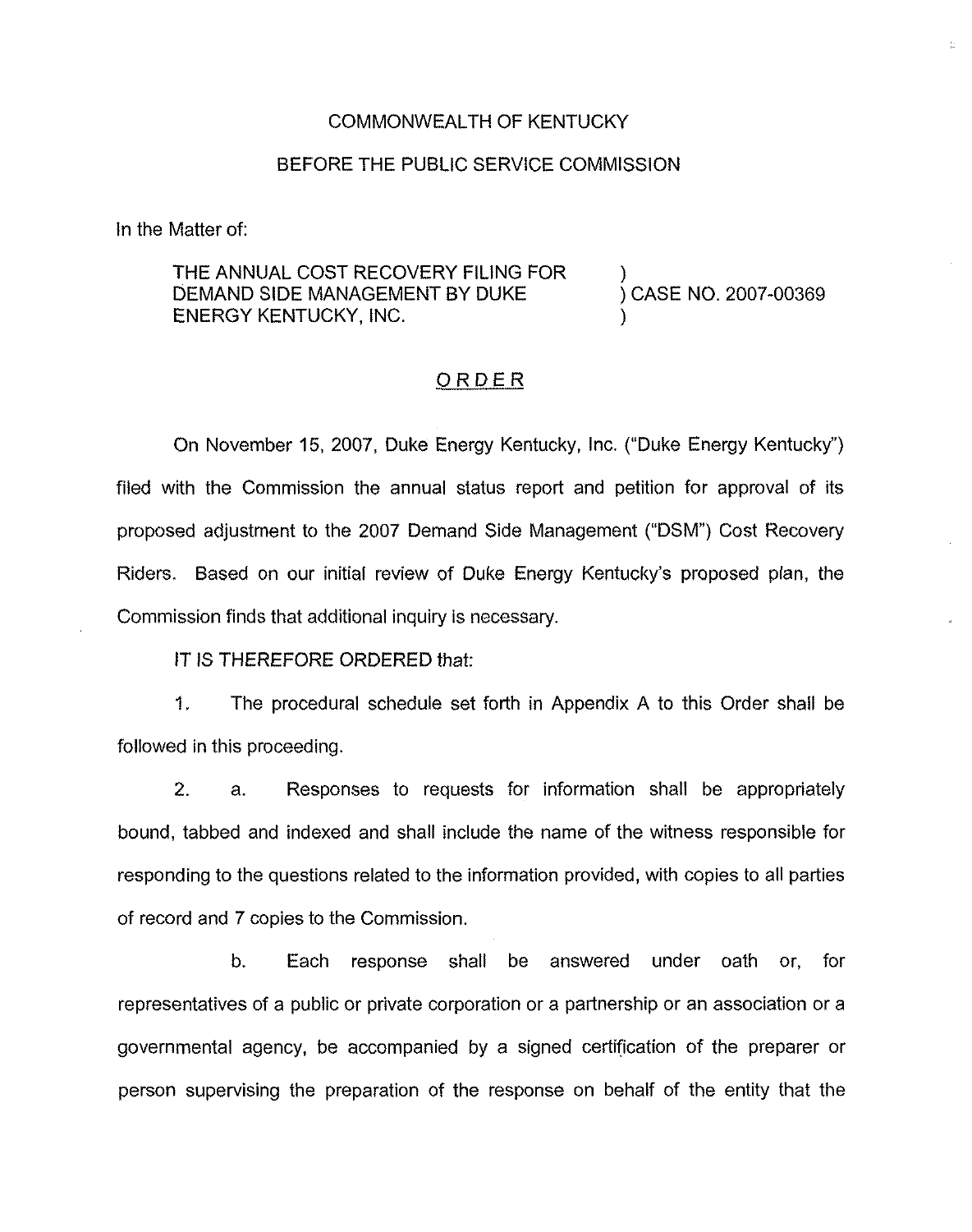response is true and accurate to the best of that person's knowledge, information, and belief formed after a reasonable inquiry.

c. Any party shall make timely amendment to any prior responses if it obtains information which indicates that the response was incorrect when made or, through correct when made, is now incorrect in any material respect.

d. For any request to which a party fails or refuses to furnish all or part of the requested information, that party shall provide a written explanation of the specific grounds for its failure to completely and precisely respond.

3. Service of any document or pleading shall be made in accordance with 807 KAR 5:001, Section 3(7), and Rule 5.02 of the Kentucky Rules of Civil Procedure.

4. Ail documents that the Commission requires any party to file with the Commission shall also be served upon all parties of record at or before the time of filing.

5. All parties shall respond to any interrogatories and requests for production of documents that Commission Staff submits in accordance with the procedural schedule set forth in Appendix A.

6, Motions for extensions of time with respect to the schedule herein shall be made in writing and will be granted only upon a showing of good cause.

Done at Frankfort, Kentucky, this 14th day of January, 2008.

By the Commission

ATTEST;

E.a. amat

Deputy Executive Director

Case No. 2007-00369